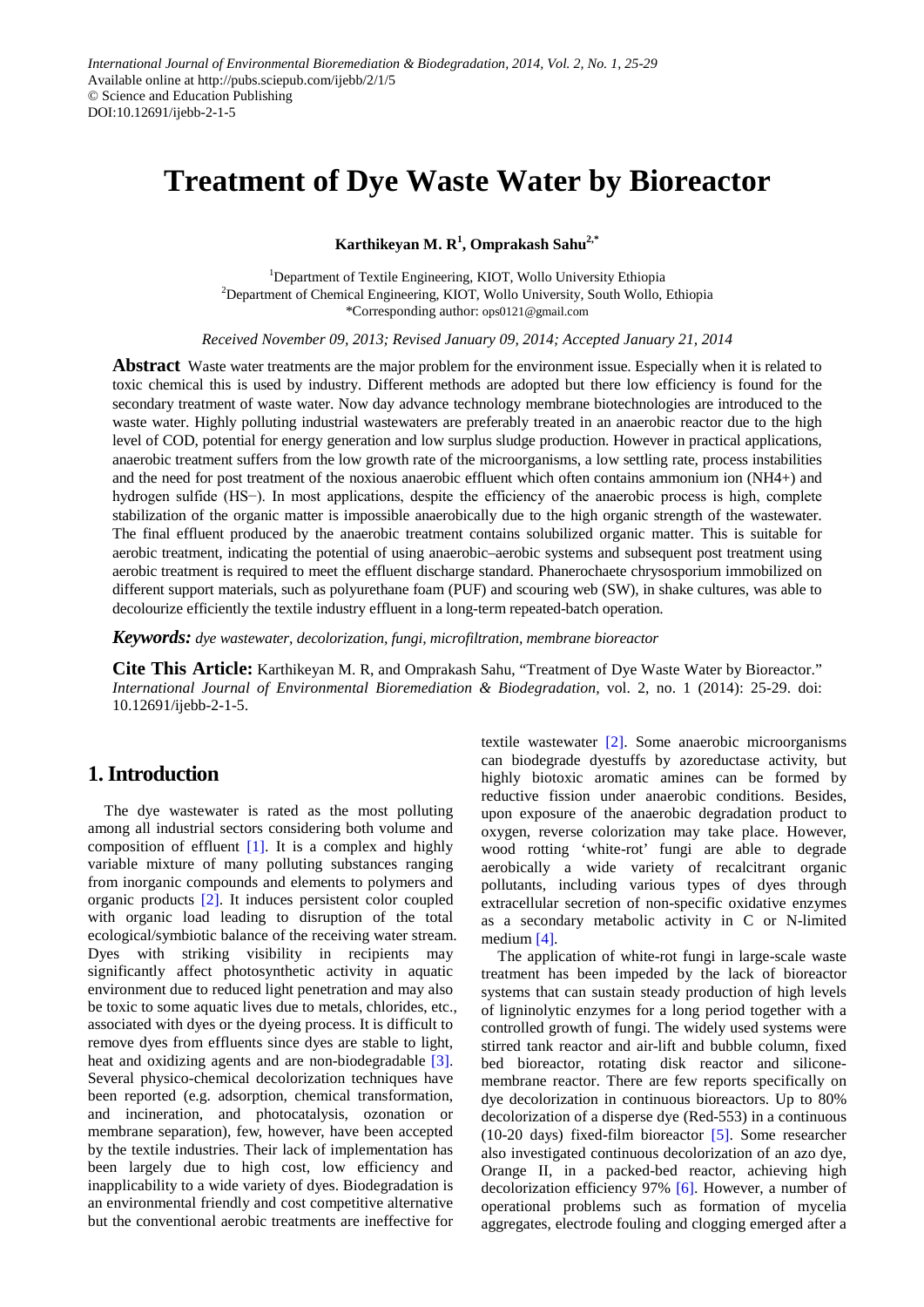short time and made necessary the periodical removal of fungal biomass from the reactors. Recently introduced a pulsed flow bioreactor packed with immobilized fungi, which treated dye loads of 0.2 g dye/ $m<sup>3</sup>$  day at over 90% efficiency for several months [\[7\].](#page-4-6) In vitro dye decolorization by manganese peroxidase in an enzymatic membrane reactor in continuous operation has been studied the system allowed a very fast decoloration with over 90% efficiency under high dye loading rate of 2.4 g dye/m<sup>3</sup>.d [\[8\].](#page-4-7) Similarly 70% decolorization of heattreatment liquor of waste sludge by a bioreactor using polyurethane foam-immobilized white-rot fungus equipped with a side stream ultra filtration membrane was achieved [\[9\].](#page-4-8) In this regard an effort has been made to evaluate the decolorization efficiency of the collected white rot fungi strains through agar plate and liquid batch studies and, subsequently assess the feasibility of a submerged microfiltration membrane bioreactor implementing the fungi culture for treatment of textile dye wastewater. According to the authors' knowledge, no attempt has been made until now to use a submerged membrane bioreactor with white-rot fungi culture for decolorization of dye wastewater.

# **2. Methods and Materials**

#### **2.1. Microorganisms**

The white-rot fungi strains used for this study were *P. chrysosporium* (ATCC 24725) obtained from the NITE Biological Resource Center (NBRC), Japan. The stock culture was grown, as prescribed by ATCC, on Potato Sucrose Agar (PSA) medium at 26.5°C (growth temperature range  $= 24-28$ °C). The culture was maintained at 4°C and refreshed every 30–40 days. ATCC was used in the bioreactor experiment because of its superior performance in the batch test.**2.2. Dyes and Chemicals**

Poly R-478 (polyvinyl amine suffocated backbone with anthrapyridone chromophore, violet color) and Poly S-119 (polyvininylamine backbone with azo chromophore, orange color) were purchased from Sigma Chemical Co. The peak absorbance in the visible range corresponds to the wavelengths 520 nm and 472 nm for Poly R-478 and Poly S-119, respectively. Since textile effluent contains a range of dyes, successful decoloration of a single dye does not adequately indicate the suitability of an organism for a decoloration process. However, these two polymeric dyes represent the majority of the synthetic dyes [\[10\].](#page-4-9) All other chemicals used were of reagent grade.

#### **2.3. Culture Medium**

Unless otherwise indicated, the basal decolourization medium consisted of sugar refinery effluent (adjusted to pH 4.5 with HCl) supplemented with (final composition per litre): 5 g glucose; 2.0 g KH2PO4; 1.06 g MgSO4·7H2O; 0.032 g NH4Cl; 10 ml mineral solution and 10 ml thiamine solution (100 mg/l) and was sterilized by filtration (0.45  $\mu$ m). The mineral solution composition is described elsewhere [\[11\].](#page-4-10) The growth medium used in the repeated-batch experiments for carrier selection was identical to the basal decolourization medium but

contained 10 g/l glucose and 0.128 g/l NH4Cl. Growth medium devoid of effluent was used in the experiments for optimization of decolourization medium composition and in the continuous treatment with RBC.

## **2.4. Repeated-Batch-Decolourization-Experiments**

The immobilization of *P. chrysosporium* on the support particles was carried out in 500 ml serum bottles containing 18 ml support and 24 ml growth medium inoculated with 10% (v/v) inoculum, under orbital agitation at 100 rpm and 38°C, until the supports were completely colonized. After immobilization, the medium was withdrawn and replaced with decolourization medium. The medium was changed at specific time intervals under the same conditions for repeated-batch decolourization tests. The serum bottles were aerated everyday with pure oxygen (2 l/min) for 3 min. Samples were routinely taken for analysis. The support materials tested were polyurethane foam and scouring web (Scotch-Brite, 3 M Company, Spain) cut into approximately cubic pieces *(*5  $mm \times 5 mm \times 7 mm$ ).

#### **2.5. RBC Reactor Studies**

The closed RBC was constructed from polymethylmethacrylate cylinder, 25 cm in length and 18 cm in diameter. The main chamber of the reactor was divided into three identical stages, each composed of three disks of 14 cm diameter. A layer of polyurethane foam (PUF) of 2.5 mm thickness was attached on both sides of each plastic disk. The disks were mounted on a horizontal steel shaft and rotated at 4 rpm. During operation the disks were 40% submerged.

The reactor had a working volume of 1.5 l. The atmosphere was enriched by introducing a continuous flow (40 ml/min) of pure oxygen. The temperature was maintained at 38°C by means of a heating jacket.

Experiments were started in batch mode to immobilize fungal biomass onto the disks. 1.5 l of growth medium was sterilized and placed in the RBC reactor, inoculated with 10% (v/v) inoculum and then operated for 4 days. After immobilization, the growth medium was removed and the decolourization medium was continuously fed into the reactor at a flow rate of 0.35 ml/min (hydraulic retention time of 3 days).

#### **2.6. Analytical Procedures**

Colour was measured at 420 nm after pH adjustment to pH 9.0 with 0.012 M borate buffer. Total phenols were determined using the Folin and Ciocalteau reagent, based on the method described by Singleton and Rossi [\[12\].](#page-4-11) The chemical oxygen demand (COD) was determined according to the closed reflux colorimetric method [\[13\].](#page-4-12) An HACH COD digestion system and a spectrophotometer HACH-2000 were employed. The proportion of the total COD derived from sugar refinery effluent was calculated by subtracting the COD of added glucose from the total COD. Glucose concentration was measured by using an enzymatic Boehringer-Mannheim/716251 Kit.

The system was first inoculated with fungi grown for two weeks in 1 liter Erlenmeyer flasks each containing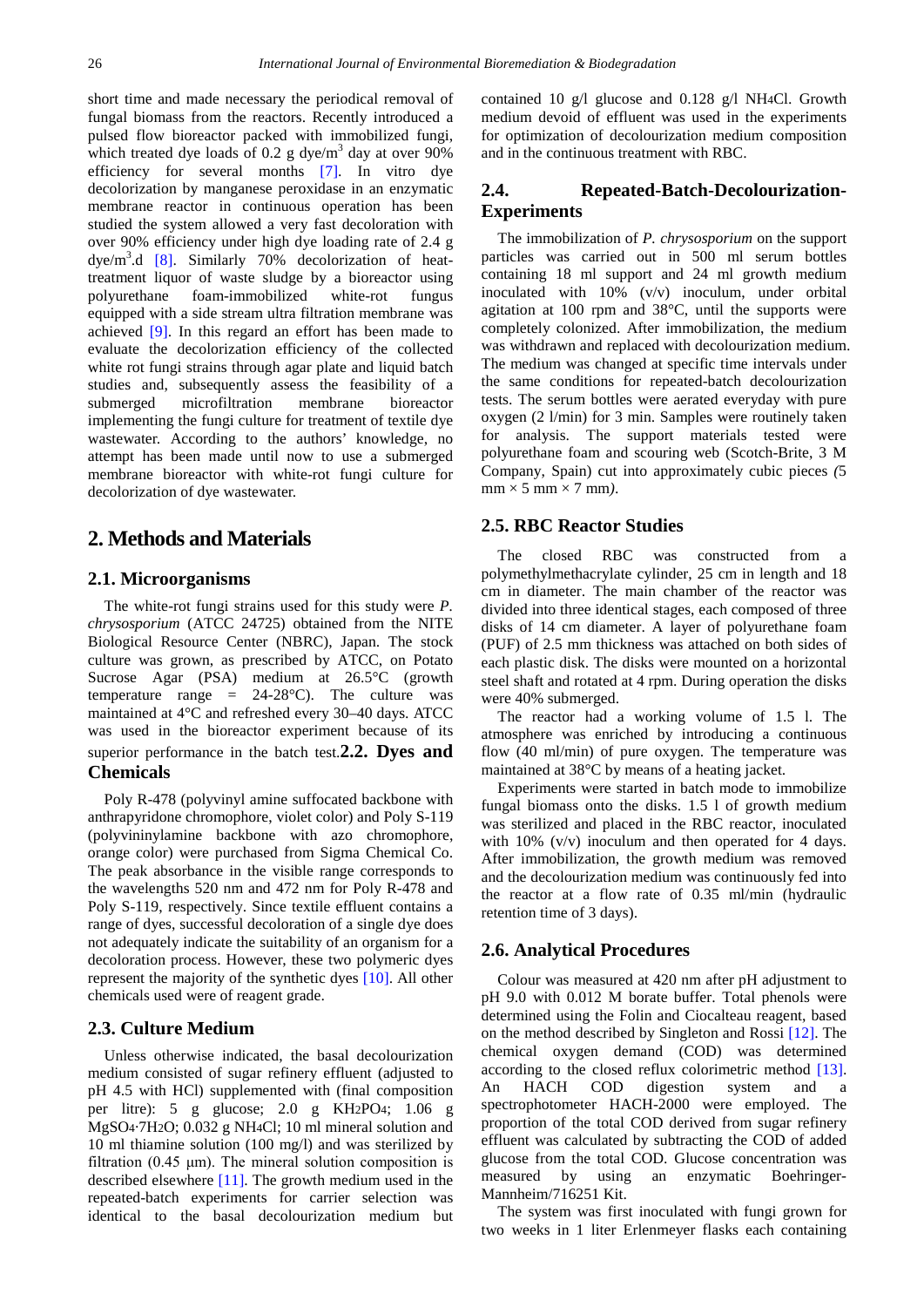500 ml of the culture media and the reactor was operated in batch mode for a week after which the continuous operation was started with a MLSS concentration less than 2000 mg/l. Specific amount of sludge was wasted from the reactor and membranes were cleaned (off site manual cleaning with water) when membrane fouling was so severe that the transmembrane pressure exceeded 60 kpa or so.



**Figure 1.** Setup of reactor for reducing dye waste wate[r \[14\]](#page-4-13)

#### **2.7. Analytical Methods**

Total organic carbon was measured with a Total organic carbon analyzer (TOC-V, Shimadzu). Prior to the measurement, the samples for TOC analysis in batch tests were homogenized (Branson sonifier 450) for 5 minutes (30% duty cycle, output control of 3). The samples were not filtered because starch, being poorly soluble in water, would be retained by a filtering unit of 0.45  $\mu$ m. Samples from the membrane bioreactor were free from suspended solid and hence did not require any treatment before TOC measurement. Color measurements were carried out spectrophoto metrically using a spectrophotometer (U-2010, Hitachi) to measure the absorbance of the sample at the peak wavelength of the dye used. The concentration of dyestuff was calculated from a calibration curve of 'absorbance versus concentration' and concentration values were used for calculations of decolorization efficiency. The sample from batch test for absorbance measurement was filtered through a Dismic -25 hydrophilic filtering unit (0.45 µm, mixed cellulose ester). The absorbance measurement on the reactor supernatant and final effluent was made after centrifuging the sample (H-3R centrifuger, Kokusan) for 10 mins. at 3000 rpm. MLSS concentration was measured according to the Standard methods  $(20^{th}$  edition, 1998).

# **3. Results and Discussion**

## **3.1. Batch Decolourization Tests**

The longevity of the decolourization activity of *P. chrysosporium* immobilized on two different carriers previously selected [\[15\],](#page-4-14) polyurethane foam (PUF) and scouring web (SW), was measured in repeated-batch tests.

Cultures immobilized on PUF or SW behaved similarly, as can be seen in [Figure 2.](#page-2-0) The time needed to obtain significant decolourization was reduced from 8 days (first batch) to 3 days (third batch). It should be stressed that fungal growth on the supports was observed during batch operation, and especially on the first one. On the third batch it is likely that the fungus had reached optimum growth, thus being more adapted to the effluent environment. Because of this adaptation and growth, the immobilized mycelia exhibited rapid decolourization, thereby reducing the processing time.

<span id="page-2-0"></span>

**Figure 2.** Batch decolourization tests using *P. chrysosporium*  immobilized in different carriers materials

Therefore, further batches were conducted for 3 days each. During the 40 days of repeated-batch tests, average decolourization efficiencies of 62 and 60% were achieved with PUF and SW, respectively. The fungus maintained a relatively stable decolourization for a long period. The results demonstrate that *P. chrysosporium* immobilized on PUF or on SW is able to treat the effluent efficiently in a long-term operation. Polyurethane foam was selected for further studies because it is cheaper and mechanically more resistant than scouring web.

Observation from this experiment showed that the immobilized mycelia took a long time to grow in the presence of effluent before acclimating to the effluent environment.

This suggested that the fungus should be incubated in an appropriate growth medium without effluent before starting the decolourization phase. This would reduce the lag time in the decolourization process. Incubation of fungus on growth medium without effluent allows the immobilization on the support and growth to an optimum level before being used for decolourization. Therefore, in the remaining studies *P. chrysosporium* was previously grown in growth medium without effluent.

# **3.2. Continuous Effluent Treatment in RBC Reactor**

A rotating biological contactor (RBC) containing *P. chrysosporium* immobilized on PUF disks was operated with optimized decolourization medium (basal medium without both thiamine and exogenous nitrogen) in continuous mode with a residence time of 3 days. The RBC reactor was monitored to determine the active life of the biocatalyst [\(Figure 3\)](#page-3-0).

During the initial 17 days an average decolourization of 54% and an average total phenols reduction of 62% were observed. From the 17th day of continuous operation, a progressive decrease in colour removal was observed while the reduction of total phenols was reasonably stable. Minimum values of 27 and 56% were recorded on the 24th day, for colour and total phenols reduction, respectively. During the course of continuous decolourization it was observed that the biofilm thickness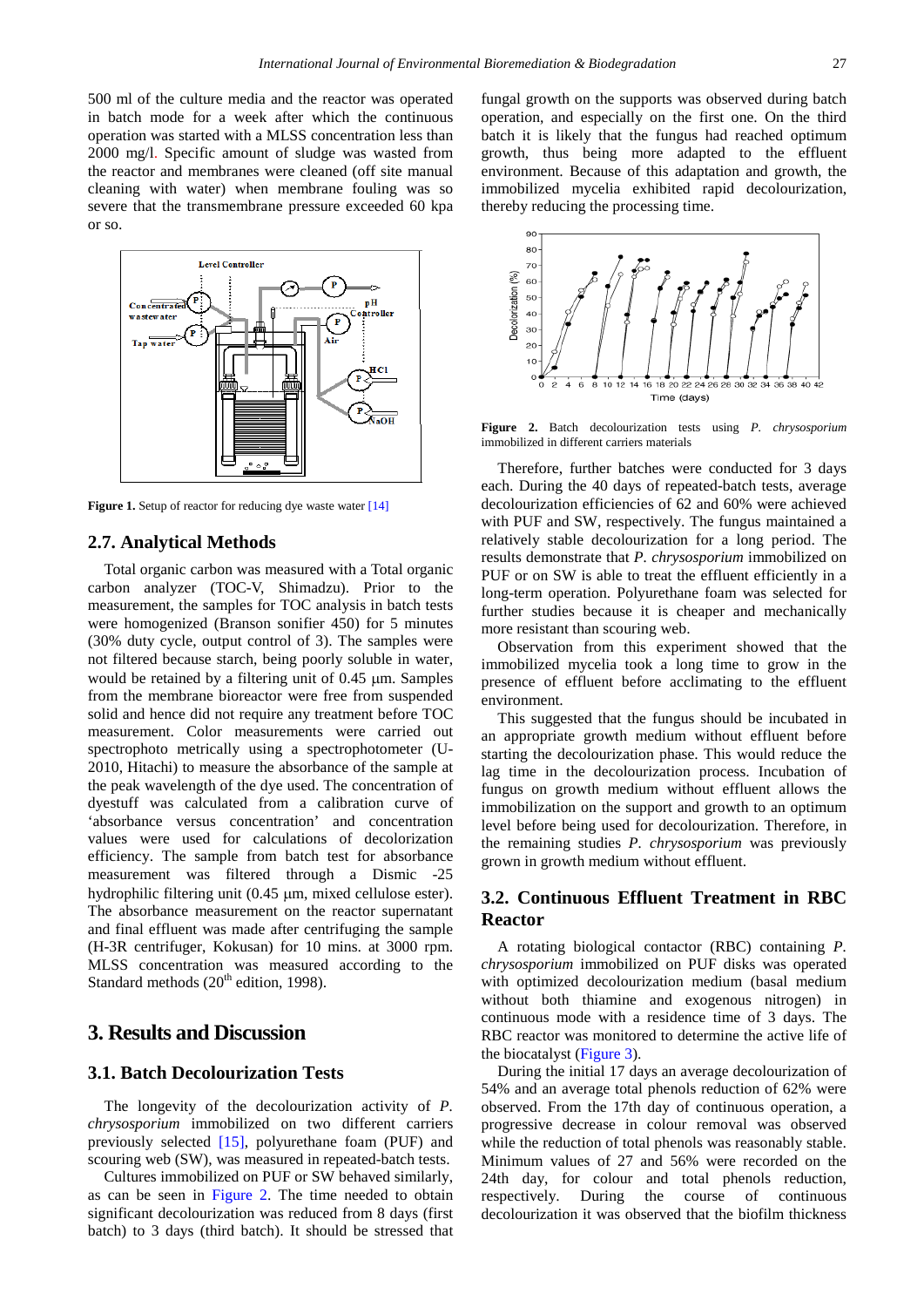in the first stage of the reactor increased more than in the remaining stages. The first stage was constantly exposed to the nutrient containing decolourization medium. Samples were taken from the three stages of the reactor, on days 9 and 19 of operation, for colour measurement. It was observed that, from days 9 to 19, the amount of colour removed, decreased by 58% in the first stage and by 23% in the second stage and no significant decrease occurred in the third stage. Therefore, the decrease in efficiency with the increase in the treatment period recorded was probably due to the loss of mycelial activity, primarily in the first stage, caused by diffusion limitations.

<span id="page-3-0"></span>

**Figure 3.** Colour and total phenols removal performance of continuous RBC reactor operated in one way feeding mode. Decolourization medium without addition of both thiamine and nitrogen was used in these experiments

A similar continuous decrease in colour reduction of a bleach plant effluent after the 17th day of operation in RBC containing *P. chrysosporium* was observed by Yin et al. [\[16\].](#page-4-15) Kapdan and Karg[i \[17\]](#page-4-16) also reported a decrease in the textile dye decolourization efficiency with time, in repeated-batch operation of RBC with *C. versicolor*. In both studies the decrease in activity was attributed to diffusion problems caused by excessive mycelial growth. A second attempt was made to avoid the excessive growth in the first stage of the reactor. The reactor was operated as follows: during the first 17 days the effluent was fed in the same way as previously. After day 17 the feed was reversed, i.e. the feed inlet was in the third stage, with the outlet being now in what was initially the first stage. In the initial 17 days the results were comparable to the ones obtained in the first run [\(Figure 4\)](#page-3-1). After feed reversal, the activity was re-established after 3 days and an average decolourization of 53% and an average total phenols reduction of 62% were achieved in the following 16 days, i.e. until day 36 [\(Figure 4\)](#page-3-1).

<span id="page-3-1"></span>

**Figure 4.** Colour and total phenols removal performance of continuous RBC reactor operated in alternated feeding mode. Arrow signs the

inversion of reactor feeding. Decolourization medium without addition of both thiamine and nitrogen was used in these experiments

There was a significant decrease in the reactor efficiency after that period, probably due to an excessive biomass growth in all stages. The excess of mycelia could, in principle, be removed by scraping the surface of the disks and probably the decolourization ability could be recovered, thus increasing the operation period of the reactor. However, this was not performed because it was not possible to open the reactor during the operation.

The reactor with one way feeding (first run, [Figure 3\)](#page-3-0) was only able to operate for 17 days without clogging problems, whereas the reactor with alternated feeding (second run, [Figure 4\)](#page-3-1) was operated twice as long, maintaining at least 50% average colour removal.

Thus, it was possible to double the active fungal lifetime, with colour and total phenols being reduced, on average, by 55 and 63%, respectively. At the same time, 48% of COD in the initial wastewater was metabolized. Ohmomo et al. [\[18\]](#page-4-17) reported the continuous decolourization of molasses wastewater in a bubbling column reactor with *C. versicolor* immobilized within Caalginate gel. With such a system an almost constant decolourization yield of 66% and a COD reduction of 46% were obtained during 16 days operation. In the continuous system described here, a slightly lower decolourization was obtained but the reduction of COD was similar, during 36 days operation. Although the alginate immobilized system was adequate for laboratory scale studies, it may not be attractive for large-scale applications. Drawbacks of the alginate system include (1) associated diffusion limitations that result in the localization of mycelia to a limited thickness near the outer surface of the alginate bead and (2) the susceptibility of calcium alginate to degradation [\[19\].](#page-4-18)

The system described here seems to be more convenient for industrial application due to the special characteristics of RBC. Recently, Fujita et al. [\[20\]](#page-4-19) studied the decolourization of melanoidin present in a synthetic effluent, using a bioreactor with *C. hirsutus* immobilized onto polyurethane foam cubes combined with an ultra membrane filtration unit. The contribution of the fungal bioreactor alone to the decolourization was only 45%, in a sequencing batch operation for 10 days. It may be concluded that higher decolourization efficiency was obtained in the continuous RBC here described, together with a longer operation time(36 days).

# **4. Conclusions**

Results of the present investigation reveal that it is possible to treat the textile industry effluent continuously in a rotating biological contactor with *P. chrysosporium*  immobilized on polyurethane foam disks and that the active fungal lifetime can be increased by simply reversing the feed inlet of the reactor. This system not only removed the colour of the effluent by 55% but also reduced total phenols and COD by 63 and 48%, respectively, suggesting its potential use in bioremediation of effluents.

## **References**